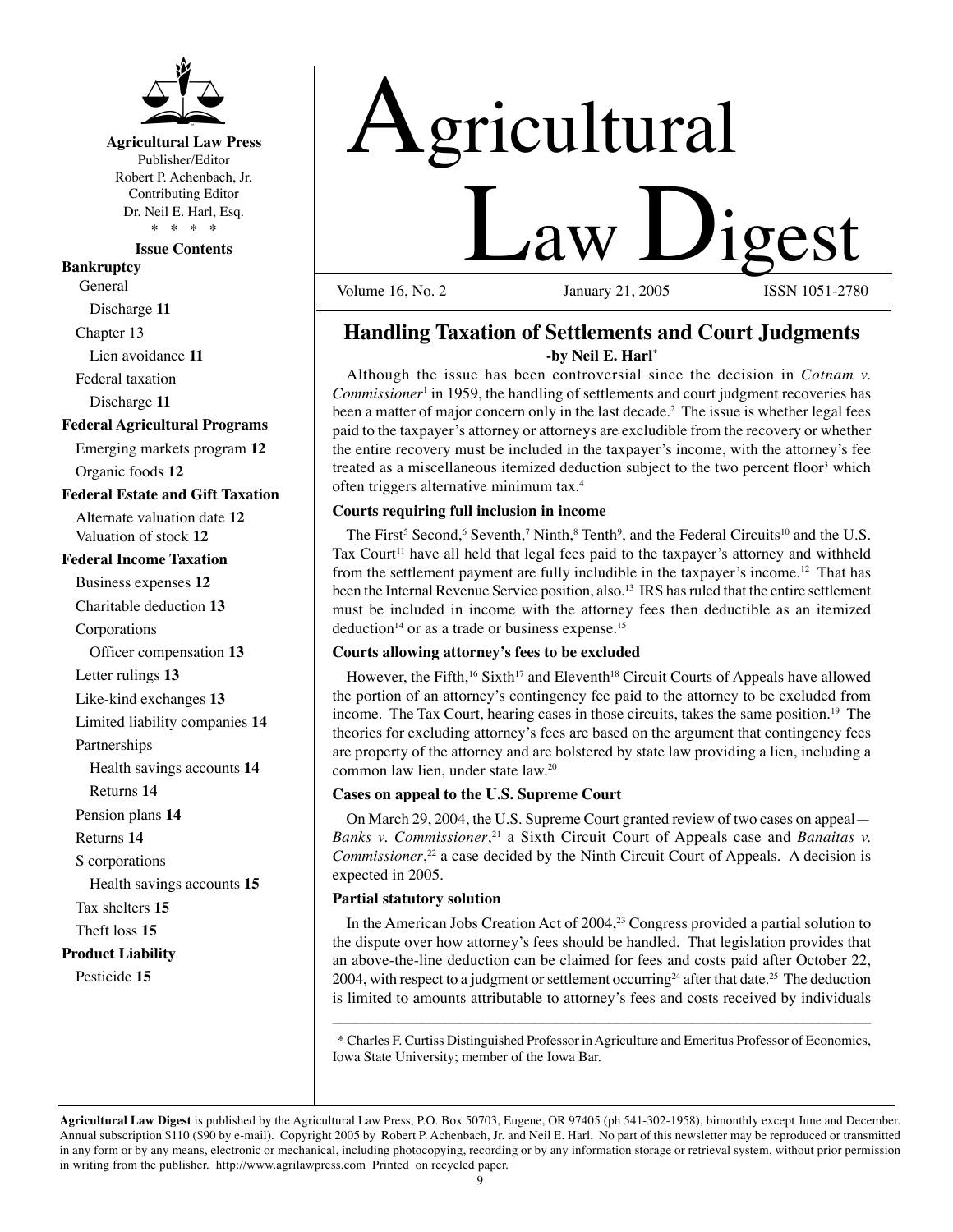on account of claims of unlawful discrimination or specified claims against the government.26 The identified claims against the government include those brought under the False Claims Act.<sup>27</sup> Regarding employment discrimination, the legislation identifies the types of "unlawful discrimination" by reference to a lengthy list of statutes that provide for employment-related claims.28 Specifically enumerated are: (1) section 302 of the Civil Rights Act of 1991; (2) sections 201, 202, 203, 204, 205, 206 or 207 of the Congressional Accountability Act of 1995; (3) the National Labor Relations Act; (4) the Fair Labor Standards Act of 1938; (5) section 4 or 15 of the Age Discrimination in Employment Act of 1967; (6) section 501 or 504 of the Rehabilitation Act of 1973; (7) section 510 of the Employee Retirement Income Security Act of 1974 (P.L. 93-406); (8) Title IX of the Education Amendments of 1972; (9) the Employee Polygraph Protection Act of 1988; (10) the Worker Adjustment and Retraining Notification Act; (11) section 105 of the Family and Medical Leave Act of 1993; (12) chapter 43 of Title 38 of the United States Code; (13) sections 1977, 1979 or 1980 of the Revised Statutes; (14) sections 703, 704 or 717 of the Civil Rights Act of 1964; (15) sections 804, 805, 806, 808 or 818 of the Fair Housing Act; (16) sections 103, 202, 302 or 503 of the Americans with Disabilities Act of 1990; (17) any provision of federal law prohibiting any form of retaliation or reprisal against an employee for asserting rights or taking other actions permitted under federal law (commonly referred to as "whistle-blower" protection provisions); or (18) any provision of federal, state or local law, or common law claims permitted under federal, state or local law providing for the enforcement of civil rights or regulating any aspect of the employment relationship, or prohibiting any form of retaliation or reprisal against an employee for asserting rights or taking other actions permitted by law. 29

Because it is an above-the-line deduction, the attorney's fees and costs are no longer subject to the reduction in itemized deductions for high income individuals and can be claimed for alternative minimum tax purposes. The above-the-line deduction is limited to the amount includible in the individual's gross income for the tax year on account of a judgment or settlement resulting from the claim. In addition to providing relief only prospectively, the 2004 legislation necessarily excludes some types of recoveries where the problem of deductibility as a miscellaneous itemized deduction exists.

#### **FOOTNOTES**

<sup>1</sup> 263 F.2d 119 (5th Cir. 1959).

2 See, e.g., Alexander v. Internal Revenue Service, 72 F.3d 938 (1st Cir. 1995) (legal fees includible in taxpayer's income); Estate of Clarks, 202 F.3d 854 (6th Cir. 2000) (contingency fees are property of attorney, not taxable to client). See generally 5 Harl, *Agricultural Law* § 39.06 (2004); Harl, *Agricultural Law Manual* § 4.02[14] (2004).

3 I.R.C. § 67(a). See Kenseth v. Comm'r, 114 T.C. 399 (2000), *aff'd* 259 F.3d 881 (7th Cir. 2001).

<sup>4</sup> See I.R.C. §§ 56(b)(1)(A)(i), 67(b).

5 Alexander v. Internal Revenue Service, 72 F.3d 938 (1st Cir. 1995).

6 Raymond v. United States, 247 F. Supp. 2d 548 (D. Vt. 2002), *rev'd*, 2004-1 U.S. Tax Cas. (CCH) ¶ 50,124 (2d Cir. 2004), *on remand*, 2004-1 U.S. Tax Cas. (CCH) ¶ 50,215 (D. Vt. 2004) (wrongful termination recovery required to be included in income to extent paid to attorneys as contingent fee).

7 Kenseth v. Comm'r, 114 T.C. 399 (2000), *aff'd,* 259 F.3d 881 (7th Cir. 2001) (contingency fee includible in taxpayer's gross income with attorneys' fees deductible as miscellaneous itemized deduction subject to two percent floor; *Clarks* and *Cotnam* case not followed). Compare Reynolds v. Comm'r, 2002-2 U.S. Tax Cas. (CCH) ¶ 50,525 (7th Cir. 2002) (legal defense expenditures subject to two percent floor).

8 Coady v. Comm'r, T.C. Memo. 1998-291 *aff'd,* 213 F.3d 1187 (9th Cir. 2000), *cert. denied,* 532 U.S. 972 (2001) (wrongful termination suit; fees under contingency fee agreement not excludible; court rejected argument that attorney had a property interest in the action); Benci-Woodward v. Comm'r, 219 F.3d 941 (9th Cir. 2000), *cert. denied,* 531 U.S. 1112 (2001) (portion of punitive damage award retained by attorneys includible in taxpayer's income; under California law, attorney's lien does not confer ownership interest); Sinyard v. Comm'r, T.C. Memo. 1998-364, *aff'd,* 268 F.3d 756 (9th Cir. 2001), *cert. denied,* 6/10/02 (age discrimination suit; full amount constructively received and taxable to client). See also Brewer v. Comm'r, 99-1 U.S. Tax Cas. (CCH) ¶ 50,378 (9th Cir. 1999) (amount paid directly to attorney as legal fees not excludible from income); Frank Biehl, 118 T.C. 467 (2002) *aff'd,* 351 F.3d 982 (9th Cir. 2003) (fee paid to attorney as part of settlement agreement of wrongful termination claim not excludible from income; treated as miscellaneous itemized deduction subject to two percent floor); Freeman v. Comm'r, T.C. Memo. 2001-254, *aff'd,* 2003-1 U.S. Tax Cas. (CCH) ¶ 50,335 (9th Cir. 2003) (attorney's fees included in income but eligible for miscellaneous itemized deduction); Banaitas v. Comm'r, 340 F.3d 1074 (9th Cir. 2003), *cert. granted*, 3/29/ 04.

9 Hukkanen-Campbell v. Comm'r, T.C. Memo. 2000-180, *aff'd,* 274 F.3d 1312 (10th Cir. 2001) (contingency fee portion of settlement taxed to individual).

10 Baylin v. United States, 43 F.3d 1451 (Fed. Cir. 1995).

<sup>11</sup> Brenner v. Comm'r, T.C. Memo. 2001-127 (legal fees for terminated employee in settlement of claims were miscellaneous itemized deductions and includible in calculating alternative minimum tax).

12 See 5 Harl, note 2 *supra*.

13 Ltr. Rul. 9809053, Dec. 2, 1997 (gender and age discrimination lawsuit; fees paid under contingency fee arrangement).

14 *Id*.